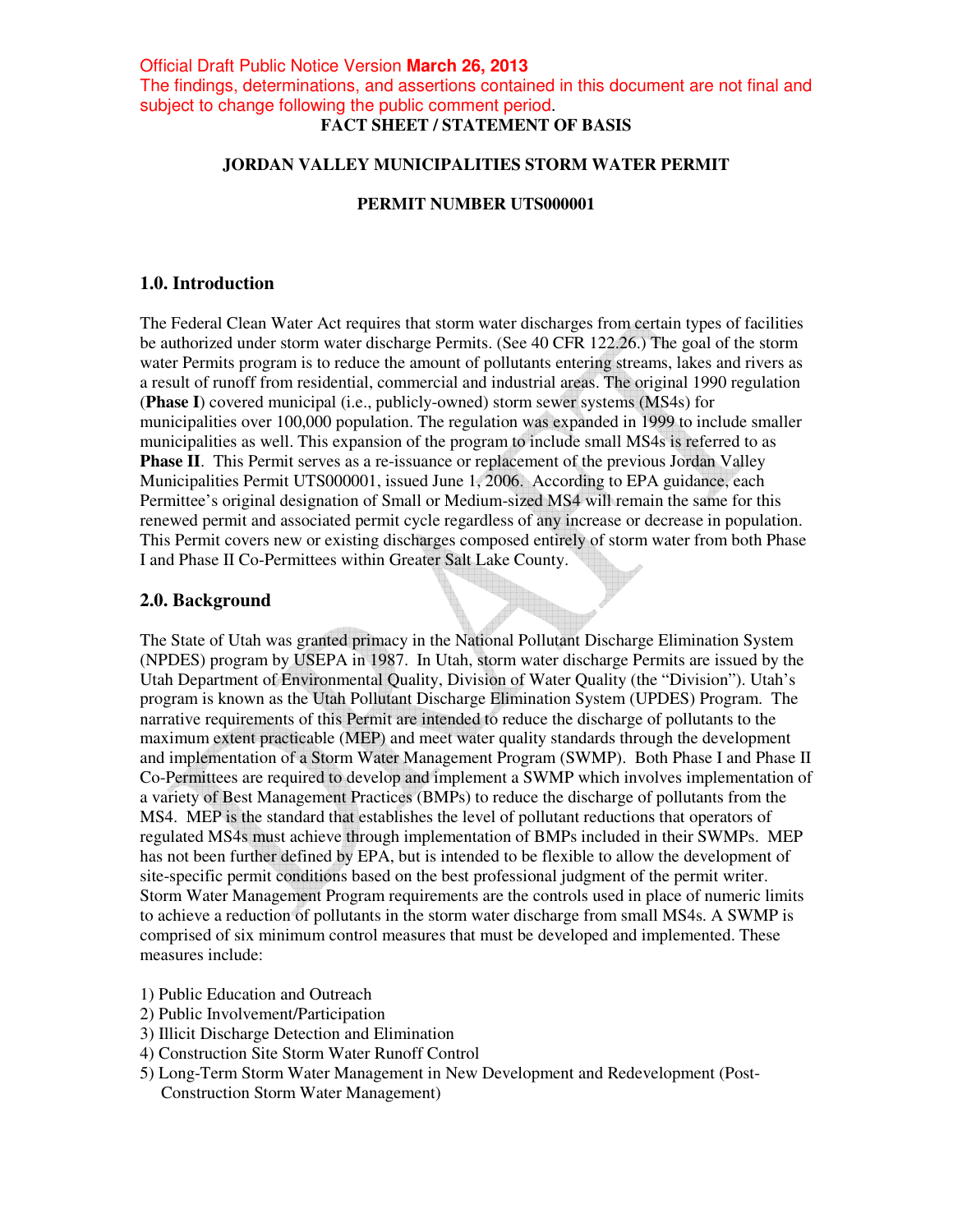### 6) Pollution Prevention and Good Housekeeping for Municipal Operations

The Co-Permittees must develop a SWMP that meets the requirements of the six minimum measures and protects state waters from pollution, contamination, and/or degradation. The Permit allows the MS4 flexibility to determine appropriate BMPs to satisfy each of the six minimum control measures. The BMPs employed to reduce pollutants to the MEP may be different for each small MS4 given the unique local concerns that may exist and the different possible pollutant control strategies. The Division may evaluate the Co-Permittees' proposed storm water BMPs to determine if they meet the requirements of this Permit and if a reduction to the MEP can be achieved. Evaluation of the effectiveness of a SWMP and application of the MEP standard should be an iterative process. The standard of MEP and the necessary modifications to the SWMP should continually adapt to current conditions and BMP effectiveness. The Co-Permittees must continually assess the effectiveness of the current BMPs and expand or better tailor the BMPs to comply with this Permit and protect water quality, and to satisfy the appropriate water quality requirements of the *Utah Water Quality Act*.

# **3.0. Changes in the Jordan Valley Municipalities Permit**

### **Application and Storm Water Management Program**

This Permit serves as both a renewal Permit for those covered under the previous Permit as well as provides coverage for New Applicants. Renewal Co-Permittees should have fully implemented SWMPs that reflect the permit requirements of the previous permit cycle. Renewal Co-Permittees will have an additional 18 months from receiving coverage under this Permit to fully develop and implement the Permit requirements considered significant changes that are listed below. New applicants are given the full Permit term to implement a SWMP except where specific deadlines are indicated.

Renewal Permittees will have **120 days** from the effective date of this Permit to submit an updated SWMP in accordance with Part 2.3. of this Permit. New Applicants will have **180 days** from Division notification to submit a Notice of Intent (NOI) in accordance with Part 2.2. of this Permit and a Storm Water Management Program (SWMP).

The format of this Permit has been modified for ease of referencing specific citations. Basic requirements within each minimum control measure have changed very little although they have been expanded with more specific descriptions in order to clarify the intent of each minimum control measure. Thorough documentation of all BMPs has been emphasized throughout the Permit. Significant changes are listed below:

### **Storm Water Management Program Evaluation**

As mentioned in Part 2.0 of this Statement of Basis, it is imperative that all Co-Permittees have an iterative process for evaluating the effectiveness of their SWMPs. Therefore, within 90 days after the effective date of this Permit, all Co-Permittees shall have an ongoing process for gathering, maintaining, and using information to conduct planning, set priorities, track the development and implementation of the SWMP, evaluate Permit compliance/non-compliance, and evaluate the effectiveness of the SWMP implementation as stated in Part 4.1.2. of the Permit.

All MS4 Permits require the development and implementation of a SWMP which contains the details of the implementation of Permit requirements. Therefore, provisions in the SWMP are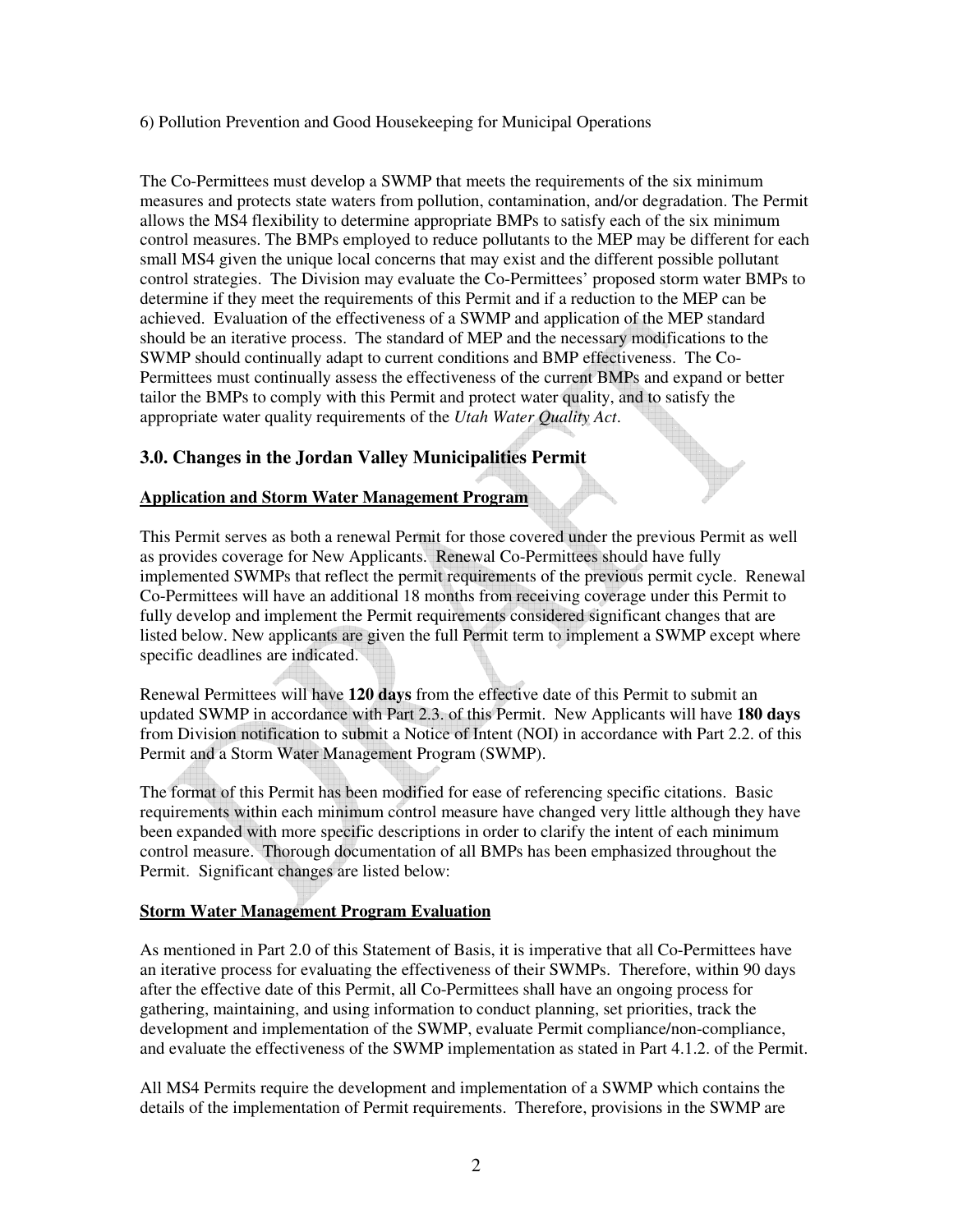enforceable as Permit requirements and should therefore be available for public review and comment as described in Parts 4.2.2.2. and 4.2.2.3. Each Co-Permittee shall secure the resources necessary to meet all requirements of this permit as indicated in Part 4.1.2.2.

## **Illicit Discharge Detection and Elimination**

Field assessment activities such as dry weather screening were a requirement of the previous Permit and continue to be a requirement in this Permit. This Permit requires all Co-Permittees to implement a specific minimal inspection schedule for areas more likely to have illicit discharges, as indicated in 4.2.3.3.2. This schedule consists of inspecting at least **20 percent** of these priority areas within one year of receiving coverage under this Permit and continuing to assess an additional 20 percent each year thereafter for the Permit term as described in Part 4.2.3.3.2.

A specific requirement to publicly list and publicize a hotline or other local telephone number for public reporting of spills and other illicit discharges is indicated in Part 4.2.3.9.

### **Construction Site Storm Water Runoff Control**

The previous Permit required Co-Permittees to develop and implement requirements for construction site operators to implement appropriate erosion and settlement control best management practices. This Permit further clarifies this requirement by stating that the Co-Permittees shall require construction operators to prepare a Storm Water Pollution Prevention Plan (SWPPP) as further described in Part 4.2.4.1.1. Part 4.2.4.3.1 requires the Co-Permittee to review these SWPPPs.

Part 4.2.4.5. requires training for MS4 staff in the fundamentals of erosion prevention and sediment control and in how to review SWPPPs.

The evaluation of opportunities for use of low impact design (LID) and green infrastructure, as well as the encouraged use where possible, is required to be incorporated into the SWPPP review process (Part 4.2.4.3.3). Although the terms "LID" and "Green Infrastructure" were not used in the previous permit, BMPs which could be considered as such were discussed in the Post-Construction minimum control measure of the previous permit and are also discussed in this Permit.

Monthly inspections of all new construction sites that disturb one acre or more, or are part of a common plan of development or sale, and biweekly inspections of priority construction sites defined in Part 4.2.4.3.4. are required.

The Construction Storm Water Inspection Form (Checklist) found on the Division's website at http://www.waterquality.utah.gov/UPDES/stormwatercon.htm is required to be used for construction site inspections (Part 4.2.4.4.1).

### **Long-Term Storm Water Management in New Development and Redevelopment (Post-Construction)**

As of May 11, 2010, rainwater harvesting is now legal in the state of Utah. Therefore the harvest and use of storm water has been included in this minimum control measure, specifically Parts 4.2.5.3.2 and 4.2.5.3.3.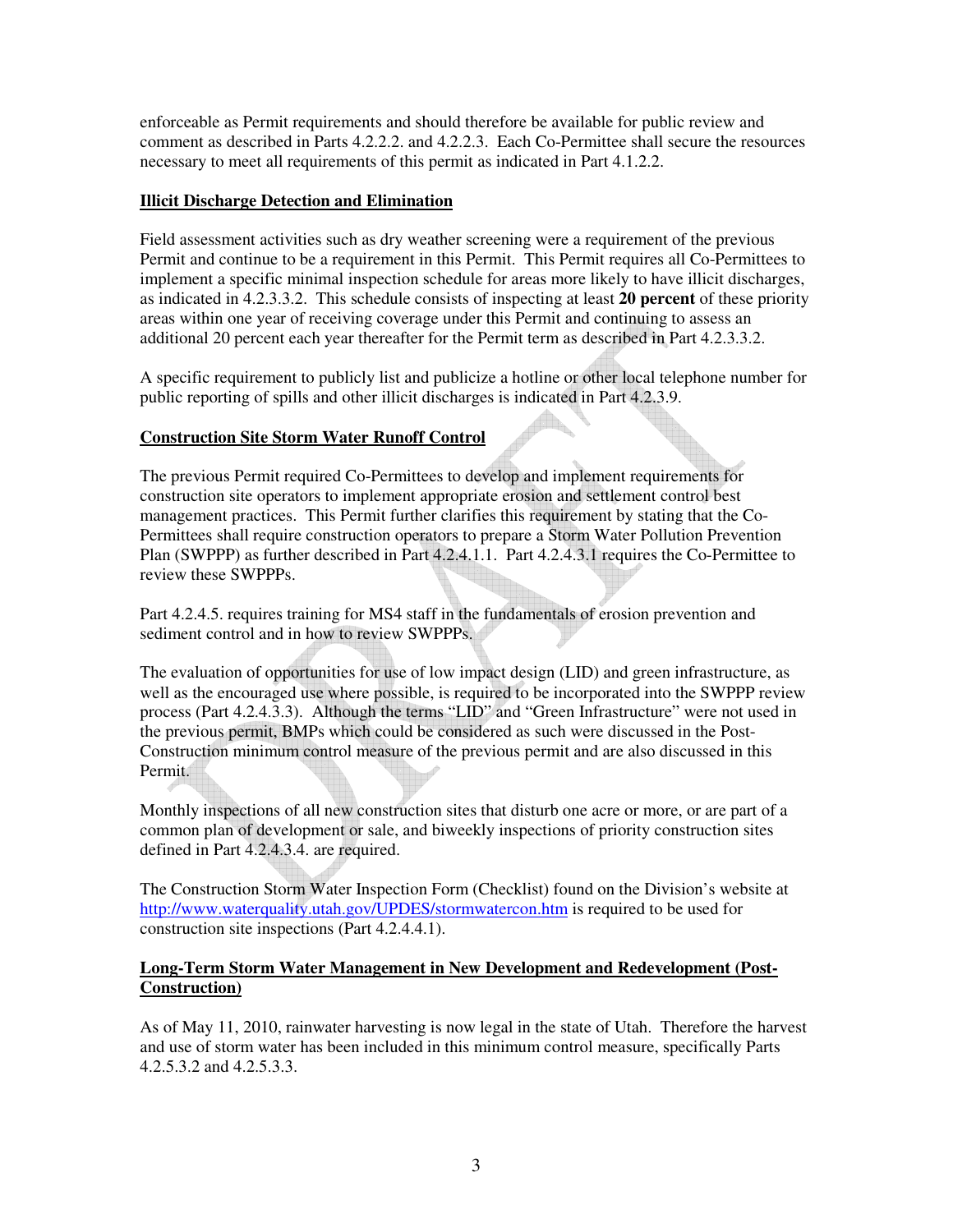The ordinance or other regulatory mechanism must include a provision for both constructionphase inspection and post-construction access for Co-Permittees to inspect storm water BMPs on private properties that discharge to the MS4 as described in Part 4.2.5.5.1.

Retrofitting existing post-construction structural controls is addressed in Part 4.2.5.3.2.

Adequate training of all staff involved in permitting, planning, and review is required in 4.2.5.6.

SWPPPs are required to be reviewed for long-term storm water management measures (postconstruction) prior to construction (Part 4.2.5.4.1).

Although long-term operation and maintenance was addressed in the previous permit, further detail has been provided in this Permit. Structural BMPs shall be inspected at least once during installation (Part 4.2.5.5.2), inspected annually by the Co-Permittees and maintained as necessary (4.2.5.5.3). The property owner/operator or third party may conduct an inspection in lieu of the Co-Permittee through a maintenance agreement and with annual certification provided by the owner/operator or third party (Part 4.2.5.5.1). If an owner/operator or third party conducts operation and maintenance, through a maintenance agreement, the Co-Permittee is required to verify and ensure proper maintenance of those structures at least once during the Permit term.

### **Pollution Prevention and Good Housekeeping for Municipal Operations**

In April, 2010, EPA issued the "Municipal Separate Storm Sewer System Permit Improvement Guide" which contains much more descriptive requirements for the Pollution Prevention/Good Housekeeping Minimum Control Measure (MCM). Therefore, vehicle and equipment maintenance facilities covered under the Sector P MSGP will be covered under this reissued Jordan Valley Municipalities Storm Water Permit. The SWPPPs generated for compliance for the Sector P MSGP must be updated to reflect the requirements of this Permit.

Low impact development (LID) techniques should be considered for all new and redeveloped municipal facilities.

Co-Permittee-owned facilities have weekly, quarterly comprehensive, and quarterly visual inspection requirements (Part 4.2.6.6.).

All Co-Permittee-owned or operated storm water structural BMPs must be inspected annually to ensure that they are properly maintained to reduce the discharge of pollutants into receiving waters (Part 4.2.6.4.6).

# **Industrial and High Risk Runoff (Phase I Co-Permittee Only)**

The previous permit required the Phase I Co-Permittee, Salt Lake County, to implement a program to monitor pollutants in the runoff, identify priorities and procedures for inspections, implement an inspection schedule where industrial facilities are inspected a minimum of once during the life of the permit, establish and require implementation of BMP standards and control measures for storm water discharges from three groups of industrial or high risk facilities, provide a list of these facilities and their site locations and determine their UPDES industrial storm water permitting obligation. This Permit further describes these requirements which are also applied commercial sites.